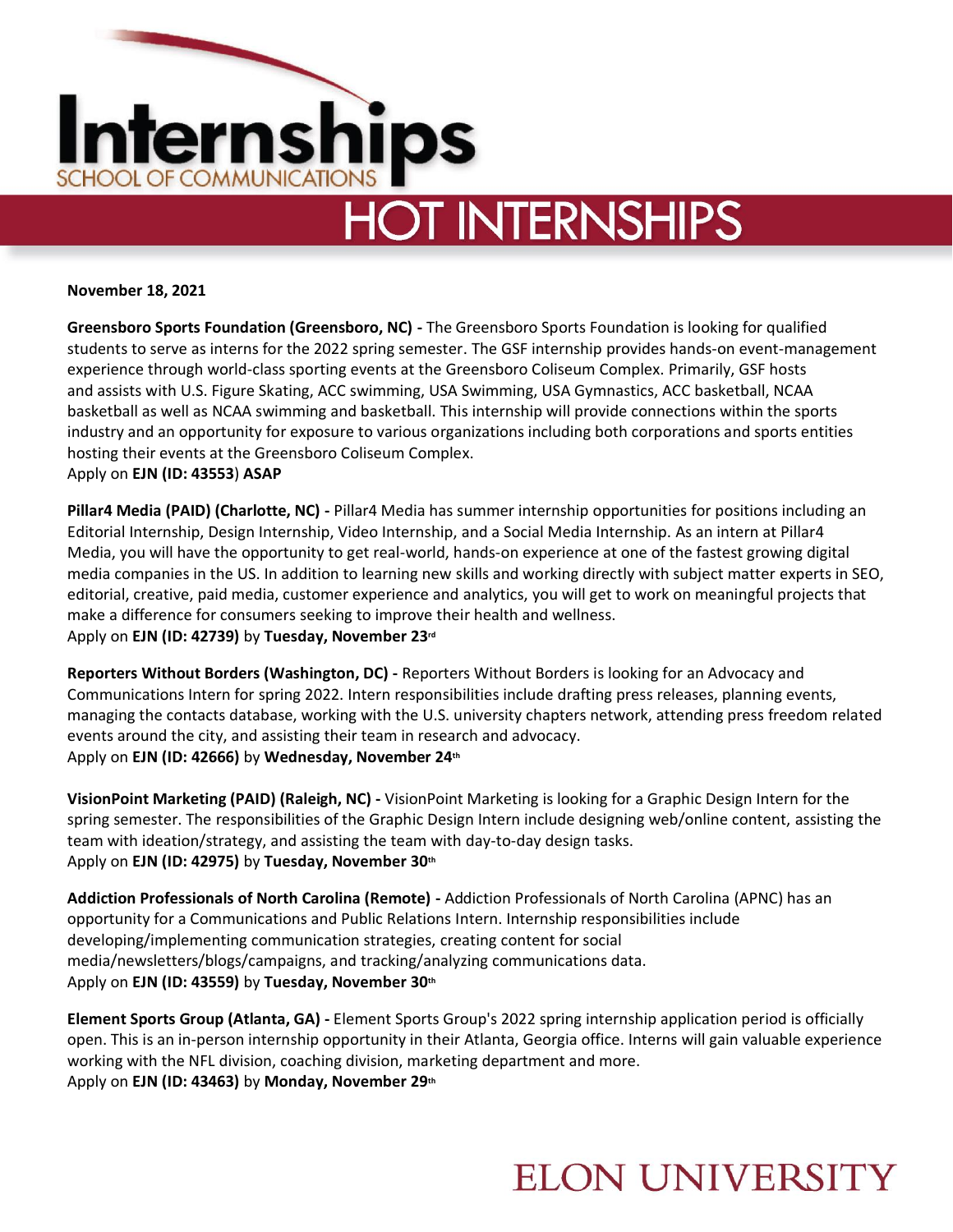

# **HOT INTERNSHIPS**

**IBM (Yorktown Heights, New York) -** IBM is seeking a curious and creative undergraduate or graduate student to join the Research organization's Platform team as a Digital Analytics Intern during Summer 2022 (3 months commitment). The Platform team is responsible for designing, delivering, and optimizing the IBM Research public website. As the Digital Analytics Intern, you may have responsibilities including gathering/synthesizing website audience and clickstream data from myriad sources, leveraging data analysis and data visualization techniques to assess how the website attracts, engages and retains users, developing data-driven hypotheses about what is performing well or not well, and identifying potential solutions and making recommendations on how to improve performance. Apply on **EJN (ID: 43182)** by **Monday, November 29th**

**American Society of Magazine Editors (PAID) (Washington, D.C. or New York, NY) -** Applications are now open for the American Society of Magazine Editors (ASME) Summer 2022 Internship Program. ASME interns report, edit, factcheck and copy-edit for print and online publications. Interns assigned to magazines and websites in New York and Washington can expect to work in the editorial offices of their assigned publications in summer 2022. Apply on **EJN (ID: 42562)** by **Wednesday, December 1st**

**BRAC USA (PAID) (Remote) -** BRAC USA seeks an intern with exceptional communication skills and a career interest in international development, digital marketing, or communications to help build brand awareness and mobilize resources for BRAC programs. The ideal candidate is a creative thinker, a fast learner, and possesses a passion for storytelling. The areas of focus for the Communications Intern include content creation, social media, digital fundraising, and public relations. This is a paid, part-time internship. The ideal candidate will be able to work remotely 15-20 hours per week, preferably with availability in the mornings Monday - Thursday. This internship will begin on or about January 18, 2022, and will continue for 15 weeks. Apply on **EJN (ID: 42963)** by **Thursday, December 2nd**

**Mandalay Sports Media (Remote or In-Person) -** Mandalay Sports Media (MSM) is currently seeking interns for Winter/Spring 2022. The internship program is broken up into three tracks: development, production, and postproduction. All three departments are designed to prepare interns to enter the entertainment workforce and are focused on giving students hands-on experience in the entertainment industry. In addition to daily administrative and creative tasks, interns will be exposed to executives and producers via one-on-one interaction and participate in weekly production meetings where students are encouraged to participate. Apply on **EJN (ID: 43270)** by **Friday, December 17th**

**SiriusXM (PAID) (New York, New York) -** SiriusXM's Summer 2022 Internship Program is now accepting applications. At SiriusXM, interns could find themselves doing anything from running the board in a broadcasting booth or being a voice behind the mic, to ideating in a brainstorming session with leaders within the engineering department at one of the world's largest audio entertainment companies. For summer 2022, there are position opportunities in areas including web development, product management, product design, and product analytics. Apply on **EJN (ID: 41387)** by **Wednesday, December 29th**

**ANA Educational Foundation (PAID) -** Launched in 2018, the MADE (Marketing & Advertising Education) Program has placed over 100 undergraduate juniors and seniors in paid summer internships at top ad agencies, media companies and marketers such as Ogilvy, McCann, Mastercard, IBM, NBCUniversal, Sephora, Viacom CBS, Bank of America, Deutsch NY, and DDB. MADE functions as the "Common App" for marketing and advertising internships, making it easy for students to navigate a complex industry. Through this process, MADE exposes students to opportunities they may not have been aware of or thought they had access to. Once a candidate applies, they are connected with potentially dozens of internship opportunities at partner companies based on traits such as critical thinking, leadership potential and intellectual curiosity. Applications are reviewed on a rolling basis.

### **ELON UNIVERSITY**